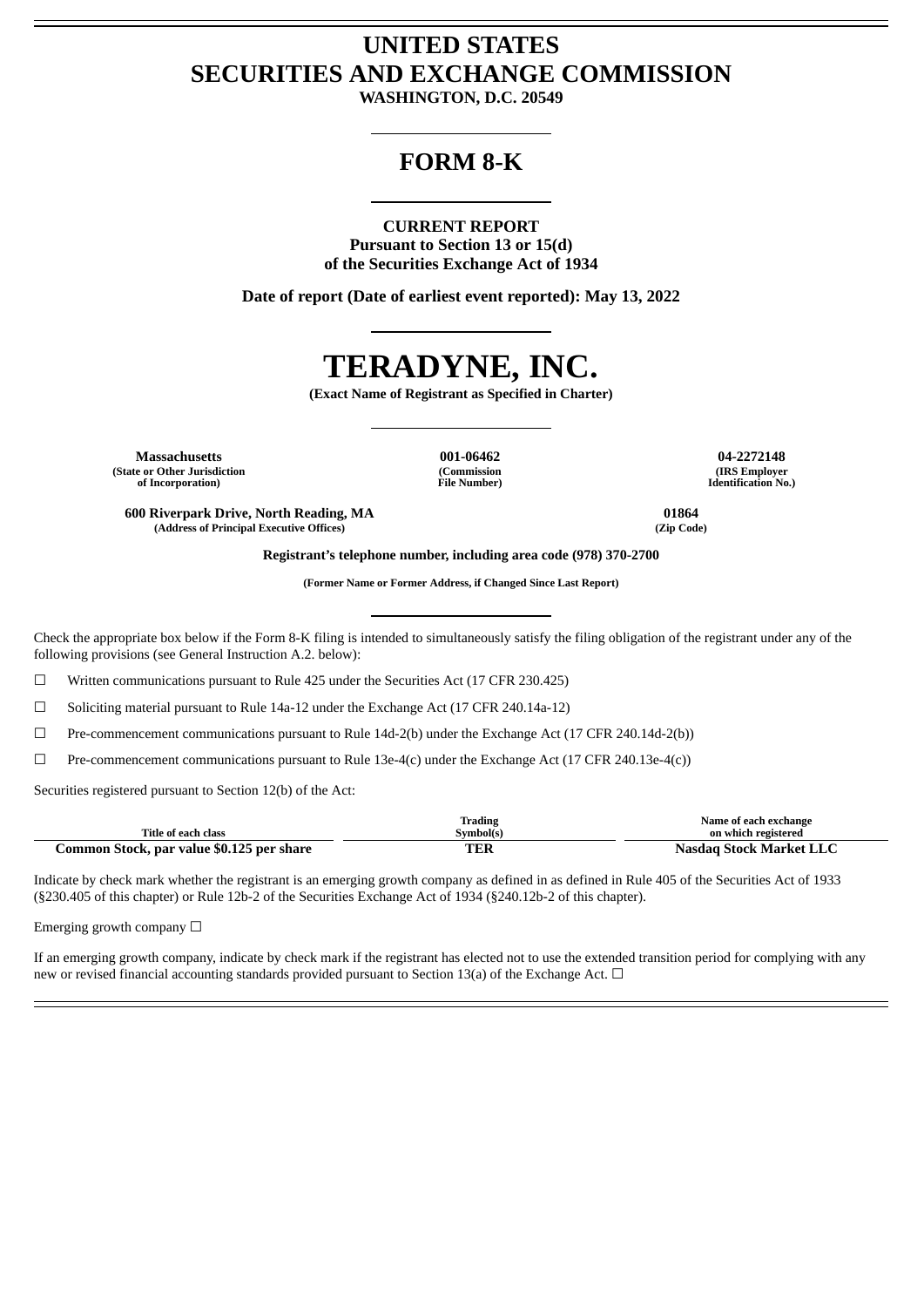#### **Item 5.07. Submission of Matters to a Vote of Security Holders**

Teradyne, Inc. (the "Company") held its 2022 Annual Meeting of Stockholders on May 13, 2022 (the "Annual Meeting"). At the Annual Meeting, the Company's stockholders voted on the following proposals:

1. To elect the eight nominees named in the Company's proxy statement filed with the Commission on April 1, 2022, to the Board of Directors to serve as directors for a one-year term. Each nominee for director was elected by a vote of the stockholders as follows:

| Nominee            | <b>Votes For</b> | <b>Votes Against</b> | <b>Votes Abstained</b> | <b>Broker Non-Votes</b> |
|--------------------|------------------|----------------------|------------------------|-------------------------|
| Edwin J. Gillis    | 128,051,228      | 7,512,548            | 74,538                 | 10,310,269              |
| Timothy E. Guertin | 117,972,530      | 17,590,600           | 75.184                 | 10,310,269              |
| Peter Herweck      | 131,877,052      | 3,688,143            | 73.119                 | 10,310,269              |
| Mark E. Jagiela    | 133,935,800      | 1,628,408            | 74.106                 | 10,310,269              |
| Mercedes Johnson   | 133,566,217      | 2,004,031            | 68,066                 | 10,310,269              |
| Marilyn Matz       | 124,765,783      | 10,330,509           | 542,022                | 10.310.269              |
| Fouad "Ford" Tamer | 135,190,588      | 372,276              | 75,450                 | 10,310,269              |
| Paul J. Tufano     | 128,834,497      | 6,628,075            | 175,742                | 10,310,269              |

2. To approve, in a non-binding, advisory vote, the compensation of the Company's named executive officers. The compensation of the Company's named executive officers was approved on an advisory basis by a vote of stockholders as follows:

| <b>Votes For</b> | <b>Votes Against</b> | <b>Votes Abstained</b> | <b>Broker Non-Votes</b> |
|------------------|----------------------|------------------------|-------------------------|
| 124,894,505      | 10.458.564           | 285,245                | 10,310,269              |

3. To ratify the selection of the firm of PricewaterhouseCoopers LLP as the Company's independent registered public accounting firm for the fiscal year ending December 31, 2022. The proposal was approved by a vote of stockholders as follows:

137,552,554 8,259,602 136,427

*Votes For Votes Against Votes Abstained*